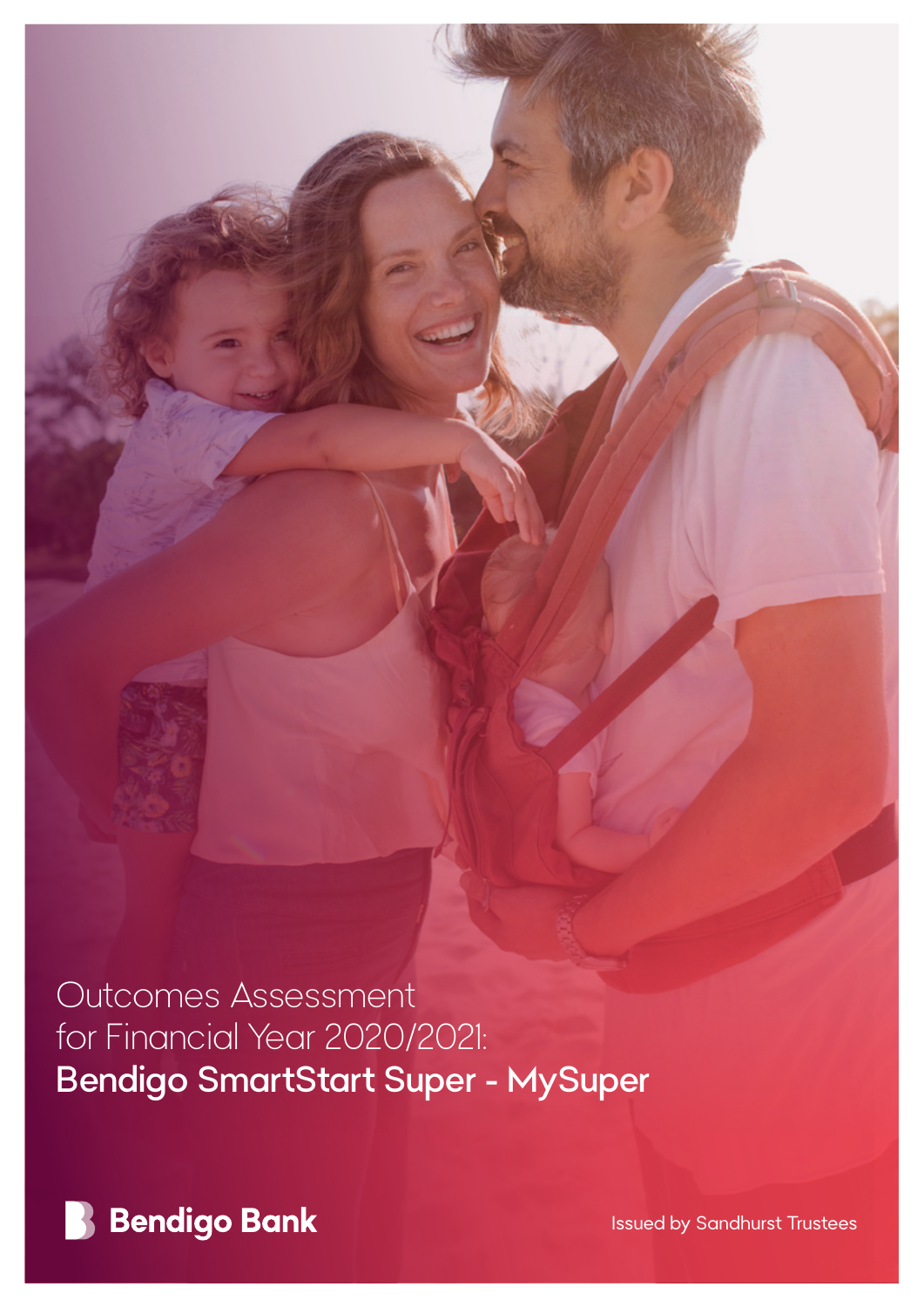Through Bendigo SmartStart Super (BSSS), we want to help you prosper in retirement, by keeping our fees low and delivering strong long-term investment returns.

Bendigo SmartStart Super (BSSS) members have the option to choose from 13 choice investment options with differing risk and return profiles, as well as the MySuper investment option. Members who don't make an investment choice will be invested in the default lifecycle investment option, Bendigo MySuper.

This Outcomes Assessment is an important review of how BSSS is delivering across areas that impact member's future retirement savings. This includes investment returns, fees and costs, insurance, benefits, and facilities (key assessment factors).

The process of this review and results of our outcomes assessment is outlined below in three parts. Firstly, we present the key data we used to compare ourselves across the assessment factors outlined above. We then present an analysis of each of these assessment factors, followed by a final summary (determination) around whether we have met our obligations to promote the financial interest of our beneficiaries. We used the following symbols to show whether we met an objective, partially met it, or did not meet it at all.



After completing a thorough assessment, we are pleased to report that as Trustee, we have determined that our Bendigo MySuper product promotes the financial interests of our beneficiaries (our members). We have continued to deliver members a simple, low-cost super solution with strong investment returns and customer service.

#### **How we compare**

We used data as at 30 June 2021 and MySuper quarterly reported data to the Australian Prudential Regulatory Authority (APRA) to assess how we compared against the industry.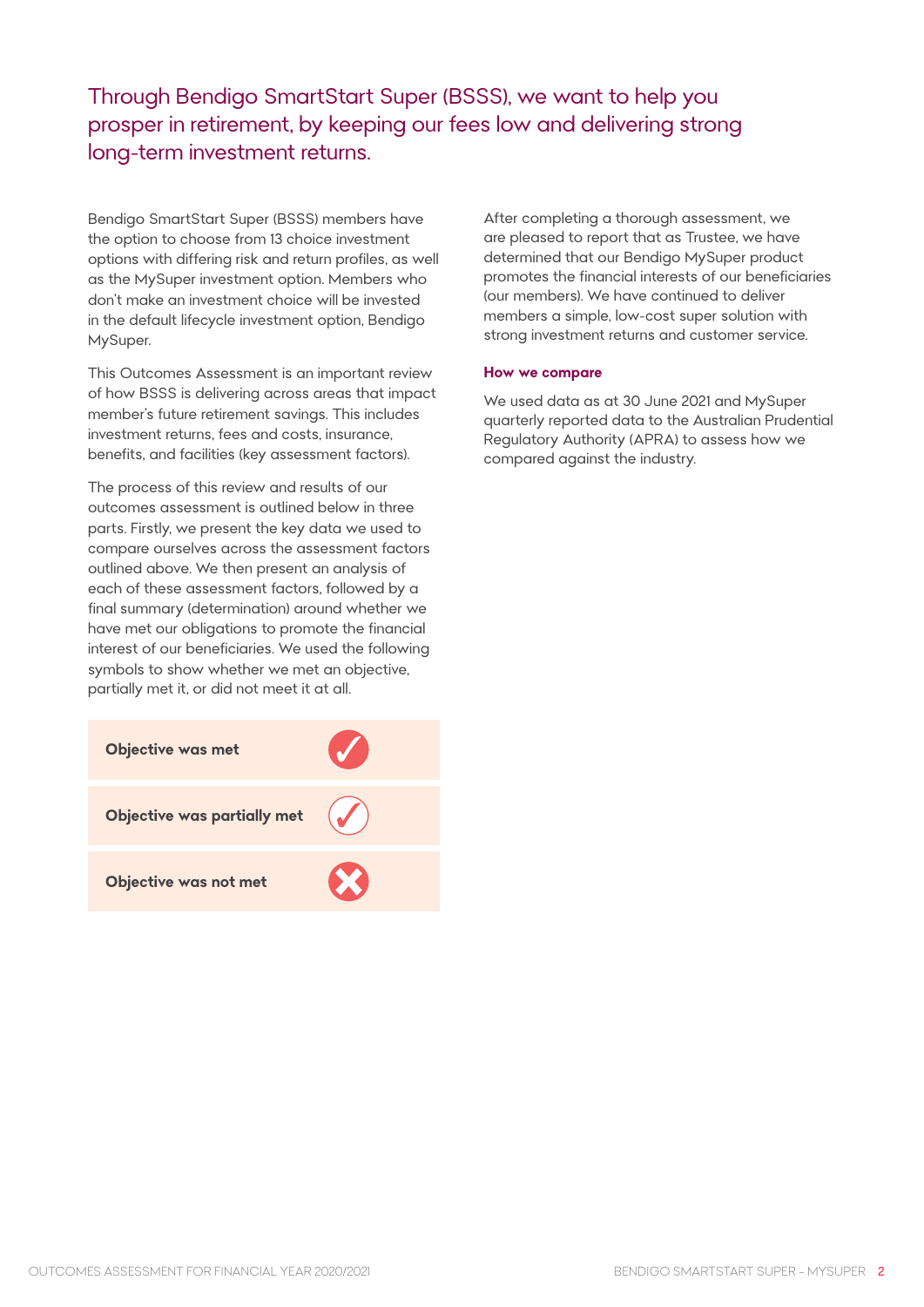



Data source: APRA quarterly MySuper reporting; SRS 702.0

- 1 Under APRA's recommendation for using a weighted average dollar testing performance result method the Product level Net Return generates a similar result of 8.09%. This result, like the SRS 702.0 item reporting method, demonstrates MySuper Net Return outperformance at the product level.
- 2 The timeweighted average of the 3 lifecycle stages for a member's life if entering at age 18 and ending at age 65 (weighting phase 1 by 37/47, phase 2 by 5/47 and phase 3 by 5/47 as the time in each phase respectively)
- 3 Average NR of all MySuper Options (Lifecyle options and Single Strategy options)
- 4 Peer average is based on all options that have a published return for a member at age 54, 59 and 64
- 5 Peer average is the average of all options that have total growth exposure 90%-70%, 70%-50%, 50%-30%
- 6 There were no single strategy MySuper options with growth allocation below 50% Net Return (SRS 702) Single Strategy options5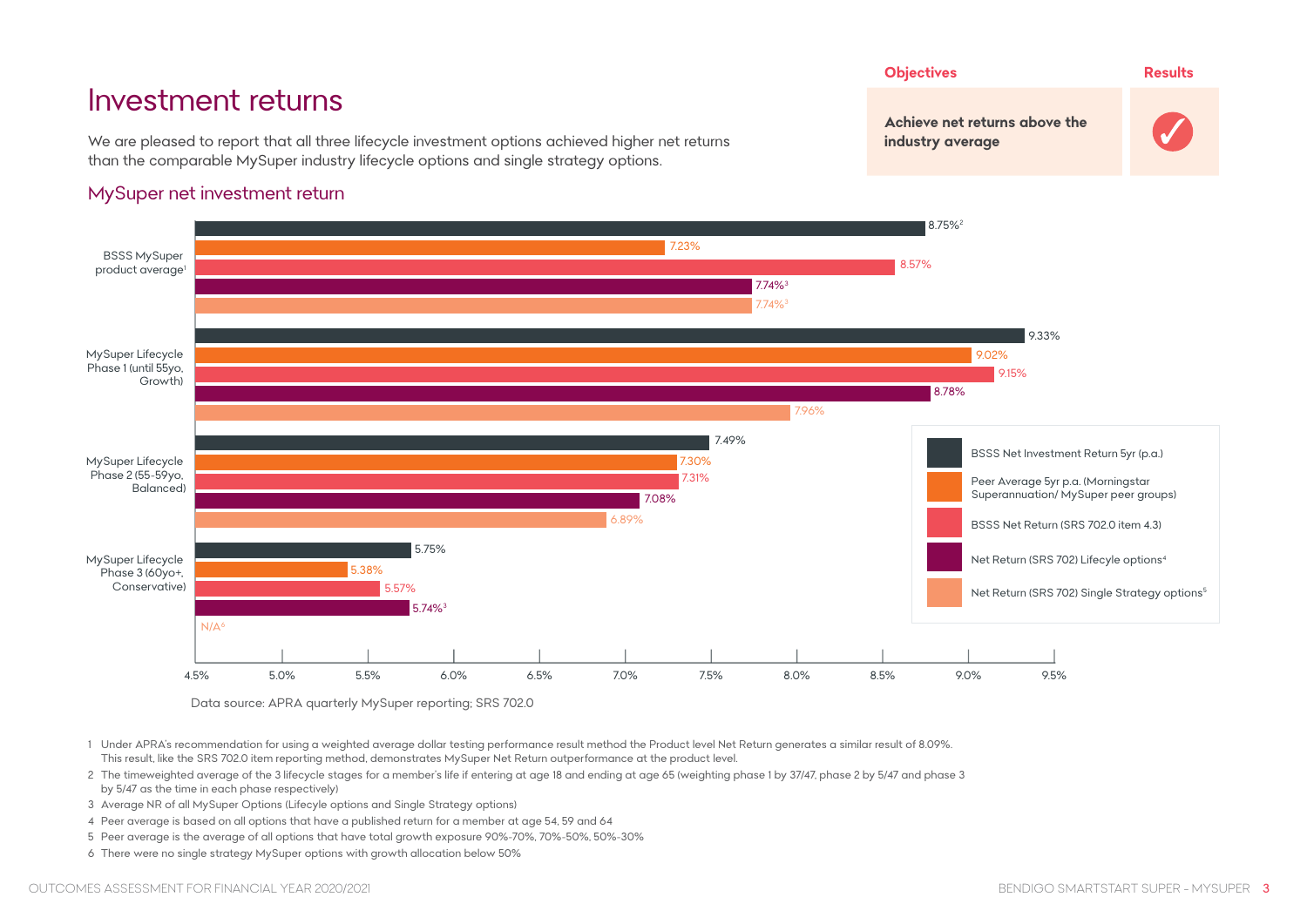| Investment risk                                                                                                                                                                                                  |                                                                           | <b>Objectives</b>                                                                |                                                                                            | <b>Results</b>       |
|------------------------------------------------------------------------------------------------------------------------------------------------------------------------------------------------------------------|---------------------------------------------------------------------------|----------------------------------------------------------------------------------|--------------------------------------------------------------------------------------------|----------------------|
| The Standard Risk Measure (SRM) considers the<br>number of expected negative years in 20 years. The<br>riskier the investment, the higher this number will be<br>and the higher level of investment uncertainty. |                                                                           | Achieve below the industry<br><b>SRM</b> average                                 |                                                                                            |                      |
| MySuper investment risk<br>averages over 5 yrs                                                                                                                                                                   | <b>BSSS</b> option<br><b>SRM Rating</b><br>(# of negative<br>years in 20) | Lifecyle MySuper<br>average SRM rating<br>(all options covering<br>same $age)^*$ | <b>Single Strategy</b><br>MySuper average<br><b>SRM</b> rating (all<br>growth allocation)* | options with similar |
| <b>BSSS MySuper product average</b>                                                                                                                                                                              | 3.68                                                                      |                                                                                  | 2.74                                                                                       |                      |

| Enooyoro otago E (Baranooa maon, 7 igo<br>55-59, Growth exposure 70%-50%)   | 4.04 | 3.14 |
|-----------------------------------------------------------------------------|------|------|
| Lifecycle Stage 3 (Conservative Index,<br>Age 59+, Growth exposure 90%-70%) | 3.56 | n/a  |
|                                                                             |      |      |

Lifecycle Stage Tichowth Index, Age  $4$  4.51 4.51 3.90 approx 4.51 3.90

\*Data source: APRA quarterly MySuper reporting; SRS 700.0 item 3

# Member fees

Lifecycle Stage 1 (Growth Index, Age

Lifecycle Stage 2 (Balanced Index, Age

Paying low fees, plays an important role in maximising retirement outcomes. We found that our fees are well below the industry average across both product fees (such as administration fees) and investment fees (the cost of managing your investment based on a \$50,000 balance).

| Product average fees^                                               | Representative<br>member Fee \$ |  |  |
|---------------------------------------------------------------------|---------------------------------|--|--|
| <b>BSSS MySuper product</b><br>(average of the three<br>lifestages) | \$328                           |  |  |
| All MySuper products<br>average                                     | \$521                           |  |  |
| High-Low range of all<br>MySuper product fees                       | \$706 - \$210                   |  |  |

| <b>Objectives</b>                            | Results |
|----------------------------------------------|---------|
| Fees of no more than the<br>industry average |         |

| Representative<br>member Fee \$ | Each Lifecycle stage                   | Representative<br>member Fee \$ |
|---------------------------------|----------------------------------------|---------------------------------|
| \$328                           | <b>Bendigo Growth Index</b>            | \$338                           |
|                                 | All industry average (Growth)          | \$541                           |
| \$521                           | <b>Bendigo Balanced Index</b>          | \$328                           |
|                                 | All industry average (Balanced)        | \$501                           |
| $$706 - $210$                   | <b>Bendigo Conservative Index</b>      | \$318                           |
|                                 | All industry average<br>(Conservative) | \$484                           |

^Data source: APRA quarterly MySuper reporting: SRS 702 item 4.4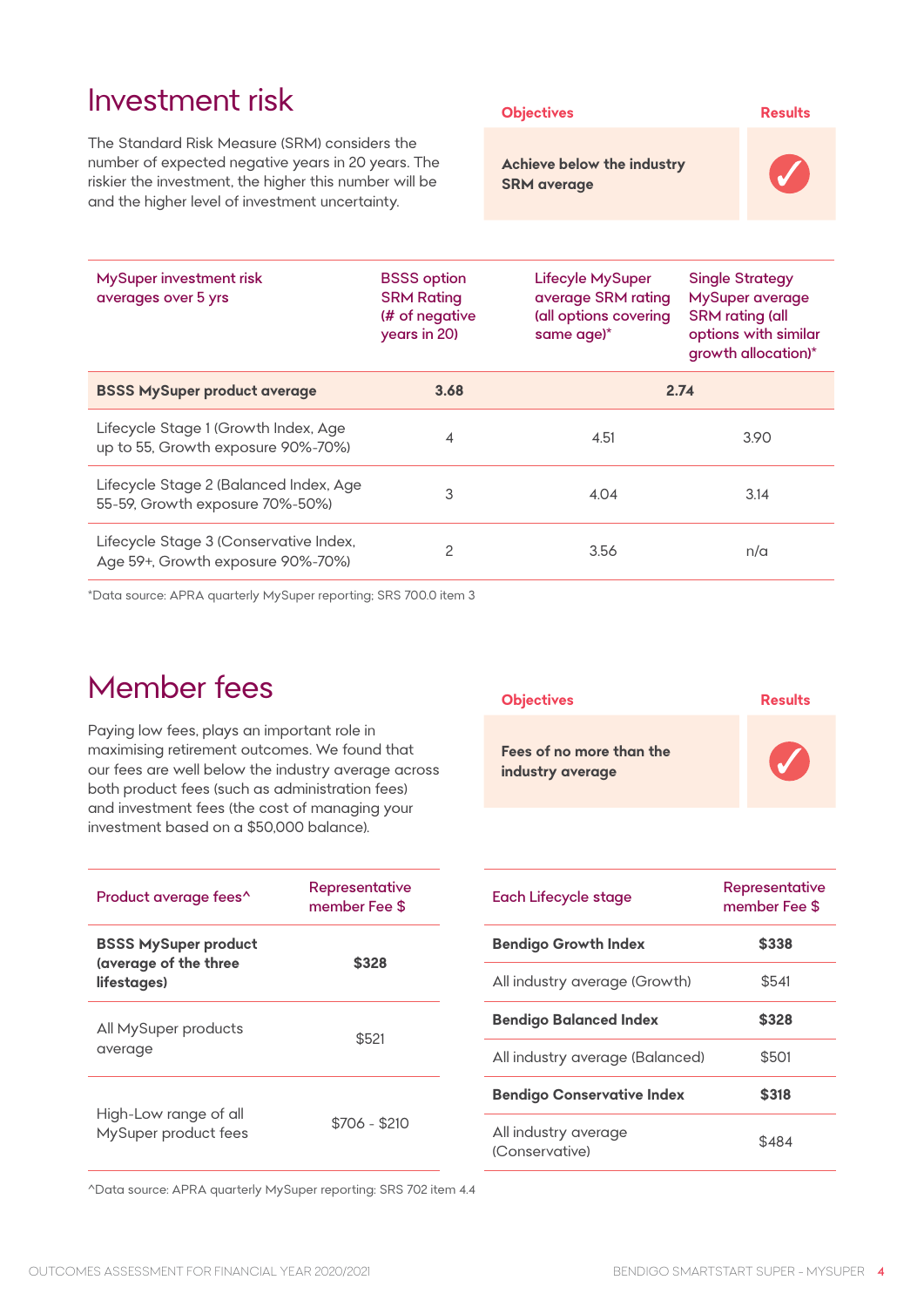# **Insurance**

Providing members with an appropriate level of insurance is an important part of helping our members prosper financially. However, we need to ensure that the cost of this cover isn't having a detrimental impact on future retirement savings.

The results benchmarking insurance fees relative to contributions indicates that overall, the premiums are set at a reasonable level.

#### **Objectives Results**

**To provide a range of insurance options while containing premium costs to a level comparable with other comparable products**



#### **We reached this conclusion by looking at the following factors:**

| Factor                                                                                   | <b>Results</b>                                                                                                                                                                                                                                                                                                                                                                                                                                                                                                         |
|------------------------------------------------------------------------------------------|------------------------------------------------------------------------------------------------------------------------------------------------------------------------------------------------------------------------------------------------------------------------------------------------------------------------------------------------------------------------------------------------------------------------------------------------------------------------------------------------------------------------|
| Cost of insurance does not have<br>a detrimental impact on members<br>retirement savings | The average premium costs are lower than 10% of annual<br>$\bullet$<br>Super Guarantee contributions.<br>The average cost of our default cover is significantly less than<br>$\bullet$<br>the industry benchmark of 10%.<br>For those not regularly contributing Super Guarantee the<br>$\bullet$<br>average premium cost to balance was 0.34% which is<br>significantly lower than our objective.<br>The average default premium as a percentage of salary<br>$\cdot$<br>0.34%, well below the industry target of 1%. |
| The claims to premium ratio                                                              | This dropped from last year and is lower than the industry                                                                                                                                                                                                                                                                                                                                                                                                                                                             |
| (percentage of claims paid per                                                           | average due to the application of a pre-existing condition                                                                                                                                                                                                                                                                                                                                                                                                                                                             |
| dollar of premium) for death and                                                         | exclusion. This exclusion allows us to keep our premium costs                                                                                                                                                                                                                                                                                                                                                                                                                                                          |
| <b>TPD</b> insurance                                                                     | competitive.                                                                                                                                                                                                                                                                                                                                                                                                                                                                                                           |
| Our claims admittance rates for                                                          | Above industry average, with processing times within the best                                                                                                                                                                                                                                                                                                                                                                                                                                                          |
| Income Protection                                                                        | quartile.                                                                                                                                                                                                                                                                                                                                                                                                                                                                                                              |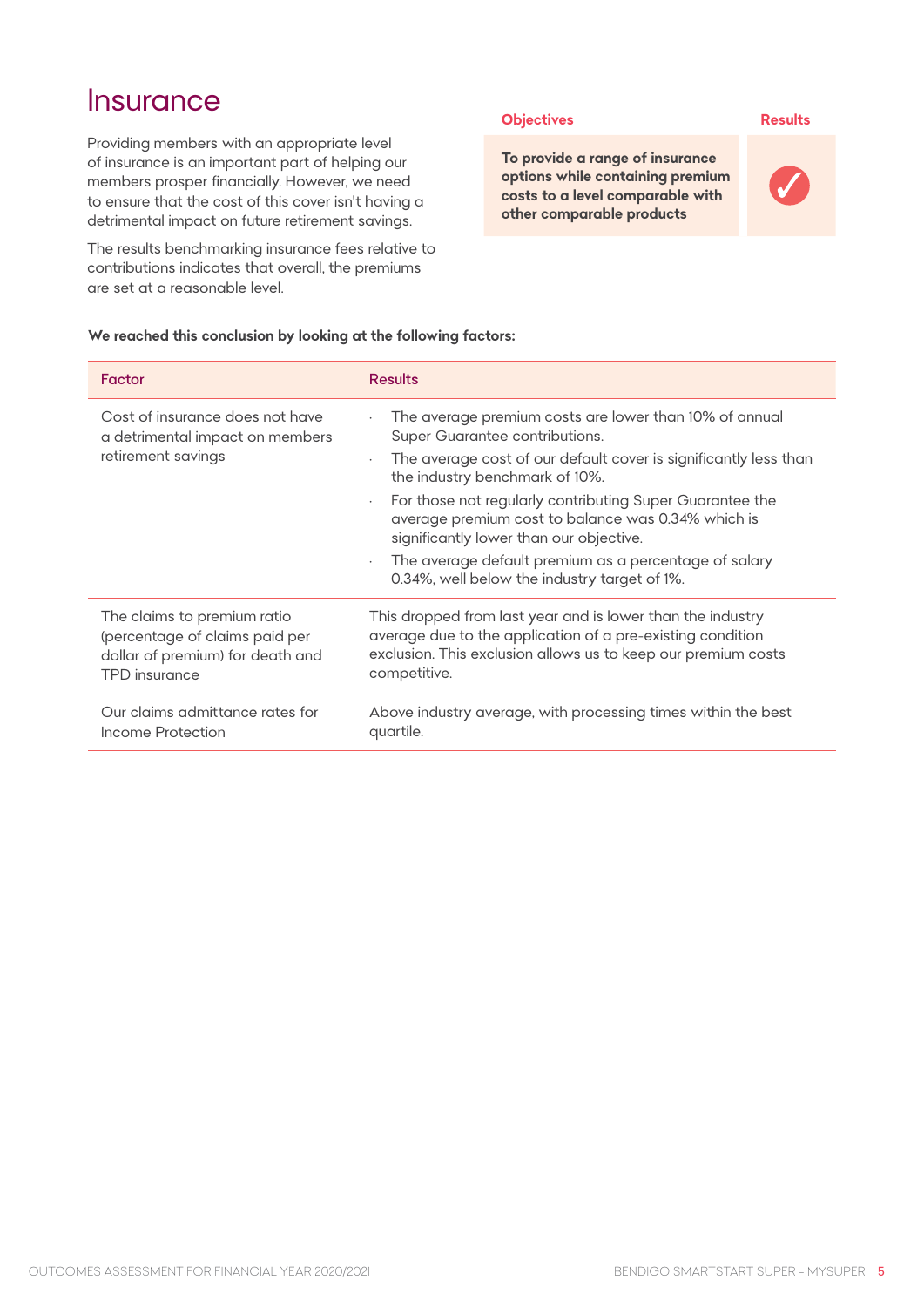# Analysis of each of the assessment factors

An important part of this review is how we comply as Trustee in promoting the financial interests of our members across investment returns, risk, fees, costs, and the benefits and facilities offered.

## **Investment returns and risk**

### **Our determination:** The investment strategy, including the risk and return targets promotes the financial interests of members.

We looked at the appropriateness of investment returns, investment risk and asset allocation across the lifecycle design and its impact on the future retirement savings of members.

#### **We reached this conclusion based on the following:**

- The Bendigo MySuper average Net Return was above the peer average by 0.83%. At each lifecycle stage we exceeded the peer average returns.
- The Bendigo MySuper returns exceeded the average net investment return of the industry over rolling 5 year periods achieving 8.75%, compared with the industry average of 7.23%.
- Bendigo MySuper returns across internal investment objectives exceeded for each lifecycle stage over a five-year period.

## **Fees and costs**

**Our determination:** Fees and costs charged are not inappropriately impacting the future retirement savings of members and the basis for setting fees is appropriate.

We looked at the impact of fees and operating costs across each lifecycle stage and how these compared with the industry average across different member segments.

Our representative member fee<sup>1</sup> of \$328 is significantly less than the industry MySuper average of \$521. Our operating costs were \$83 per member, below the industry average of \$226.

1. Note that the representative member fee is the required data from SRS 702.0 that needs to be compared across all MySuper products

### **Insurance**

**Our determination:** Insurance fees charaed do not inappropriately erode future retirement savings across most of our members and that they are reasonable compared to actual claims paid out.

We looked at the appropriateness of our insurance strategy, and corresponding insurance costs were assessed, considering their impact on members' retirement outcomes.

Consideration was also given to the impact of different insurance arrangements and premiums for different products across Fund member cohorts. In assessing the erosion of retirement income, affordability measures were examined and benchmarked with comparable products.

Overall, we do not believe any insurance fees charged in relation to the product inappropriately erode the retirement income of those beneficiaries.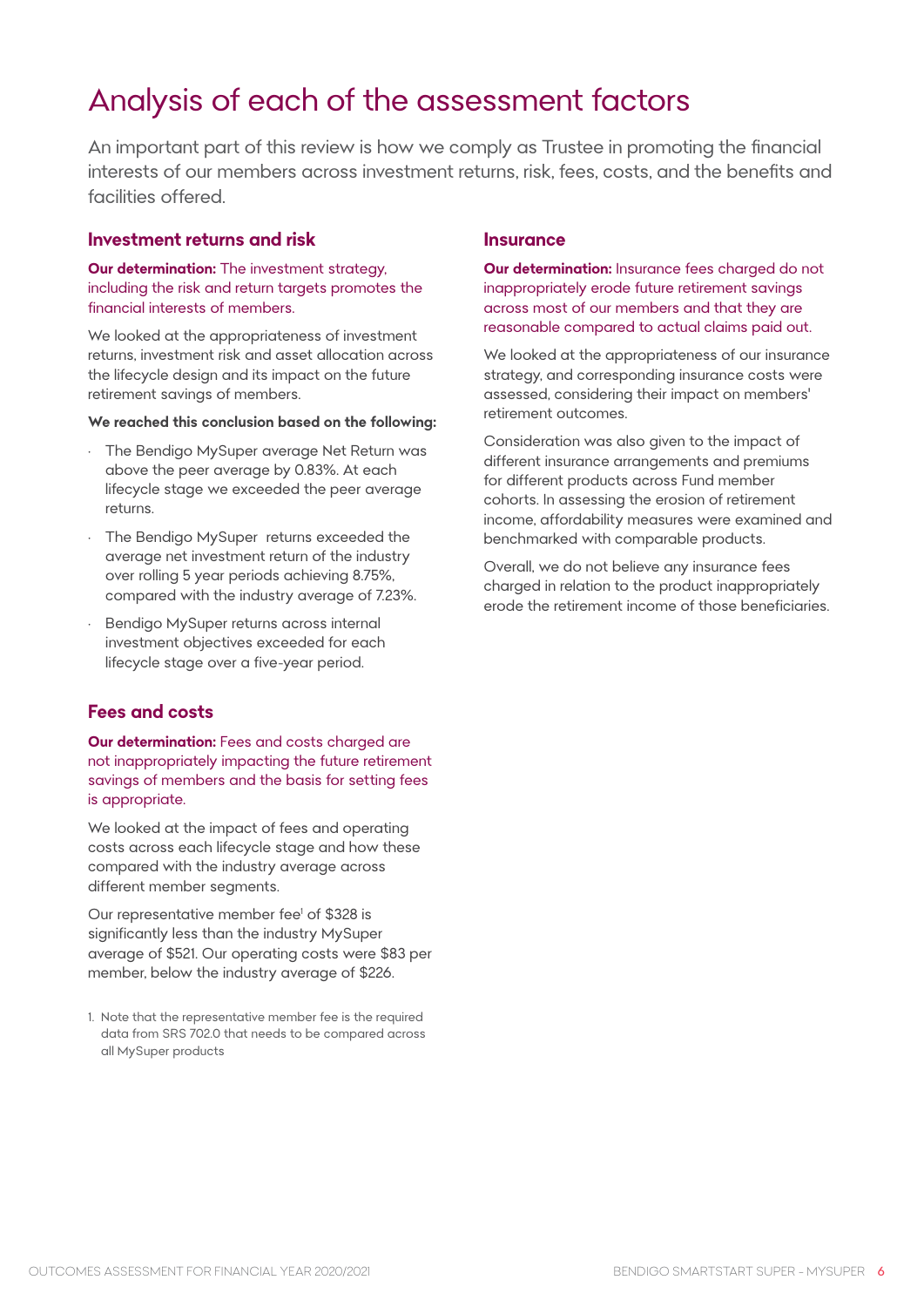# Benefits & facilities

Bendigo MySuper is designed to be simple and cost effective. As such, our objective is to ensure that services we offer and how we engage with members is relevant and beneficial. This way we can continue to keep Bendigo MySuper fees competitive.



Overall, we are mostly meeting our objectives of obtaining satisfactory customer service experience and providing effective member education and engagement.

Of the four measures assessed around customer service only our Net Promoter Score was lower than the industry median, which we will focus on improving.

### **Scale**

### **Our determination:** Members are not disadvantaged by our scale

We considered whether our size and ability to continue to attract Bendigo and Adelaide Bank customers hinders our ability to negotiate competitive fees, pool investments and risk. Our assessment showed that we are able to offer a competitively priced product, with strong investment returns and an appropriate insurance offering.

# Bendigo MySuper Trustee Determination

Bendigo MySuper is low cost, with its representative member fees well below the MySuper industry average. Investment returns exceeded the set investment objectives for each MySuper investment option, with investment risk maintaining risk objectives. Basic (yet adequate) tools and facilities are offered to members to assist with keeping costs low.

Through undertaking the member outcome comparisons and assessments and in accordance with the requirements of section 52(9) – 52(11) of the SIS Act, we as Trustee, have determined that we are promoting the financial interests of the beneficiaries in Bendigo MySuper.

The comparisons and assessments undertaken for the member outcomes assessment show that Bendigo MySuper is sustainable in terms of investment returns, fees and costs and scale.

We balanced the comparative and assessment steps under sections 52(10) and 52(11) of the SIS Act by considering the key factors such as returns, investment strategy, fees, and costs. Secondary key factors relating to the appropriateness of insurance offerings including fees, and any disadvantages from scale, followed by consideration of options, benefits and facilities have also been considered.

Based on the comparison data and corresponding analysis of the assessment factors, we have determined that the following are appropriate to members / beneficiaries in Bendigo MySuper:

- (a) the options, benefits, and facilities offered under the product;
- (b) the investment strategy for the product, including the level of investment risk and the return target;
- (c) the fees and costs;
- (d) scale;
- (e) the insurance strategy; and
- (f) that insurance fees charged do not inappropriately erode the retirement income of the majority of beneficiaries.

This determination is made for the financial year to 30 June 2021.